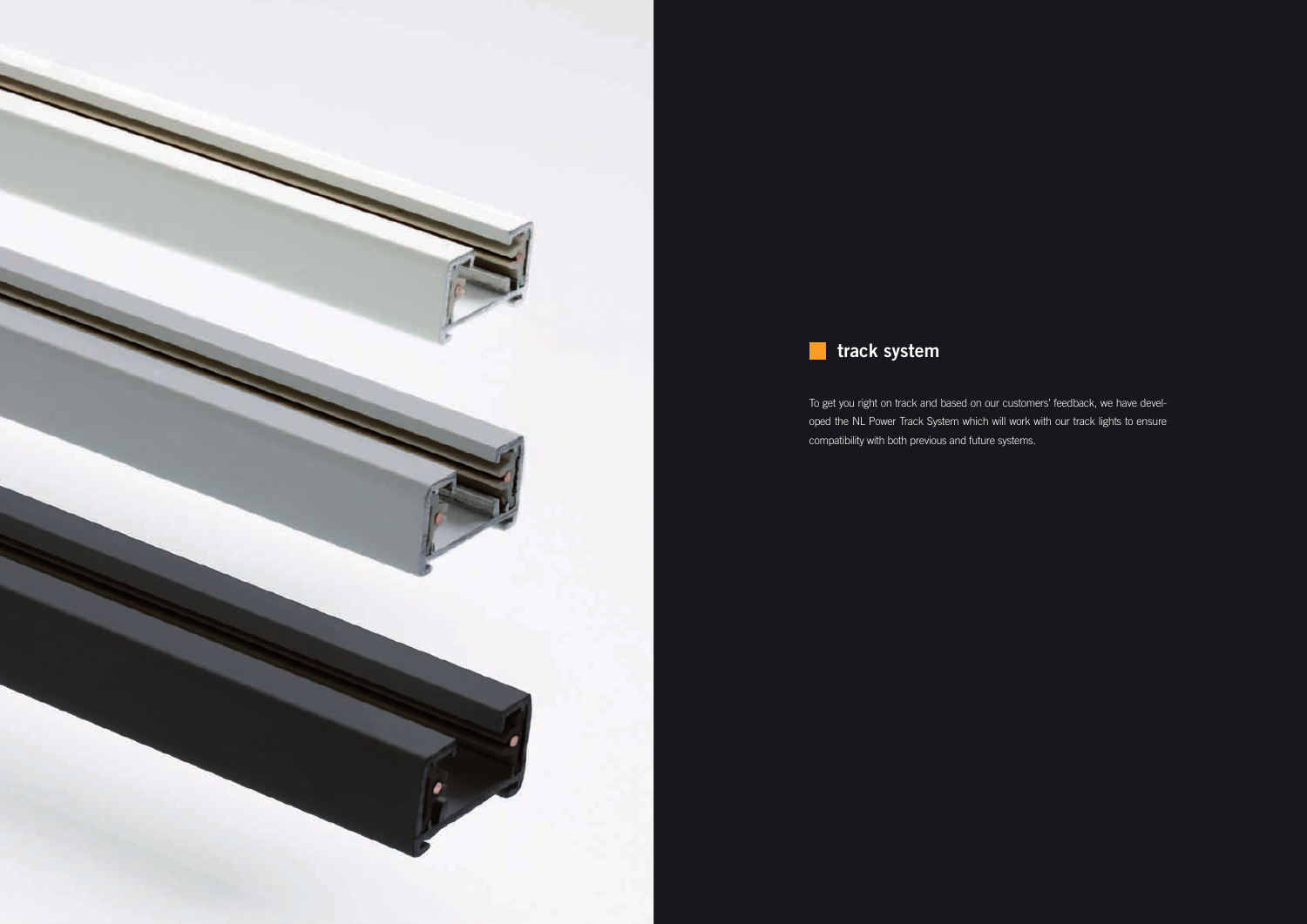# Nordic Light NLP 1-Circuit track system

## **Suspension Parts**

Suspending a track can be done in two ways with wire or rod.

**Acoustic drop ceiling Parts**

These parts are used for installing the track system into a architect ceiling.

## **Technical Specification**

**135-13** End feed, Right **135-14** Mini-Connector\* **135-15** End cover **135-07** Flex feed **135-08** I-feed 70 (2.76") 130 (5.12") 99 (3.9%) 8)<br>G. 19's 102 (4.02") 102 (4.02") 69<br>**K** (2.72") 69 (2.72") 69 (2.72") 162 (6.38")

NLP 1-Circuit track system. Termoplastic connectors in white, black or grey. Metal accessories also in white, black or grey. Tracks supplied in papercover. Tracks available in 2, 4, 8 or 12 feet length. Copperleads nickle-plated for maximum protection against oxidization of leads. Knockout holes in track for direct to surface installation or via different ceiling brackets.

## **Order code information**

Add order code to Art no. 10 white, 20 black, 30 grey. Following parts comes always in metal with no color code needed 135-76, 135-80, 047-273, 047-274



Dimensions: mm (in)



# Nordic Light NLP 1-Circuit track system

| 135-20 | 2 <sub>ft</sub>  |
|--------|------------------|
| 135-21 | 4 ft             |
| 135-22 | 8 ft             |
| 135-23 | 12 <sub>ft</sub> |

## **General info.**

For indoor use in dry location

20 A /120 V Parts marked with \* are not feedable.





**Standard Colors, -XX** 10 White, RAL 9010 20 Black, Sample plates available 30 Grey, Sample plates available



Dimensions: mm (in)

**Order code information** Add order code to Art no. -10 White -20 Black -30 Grey